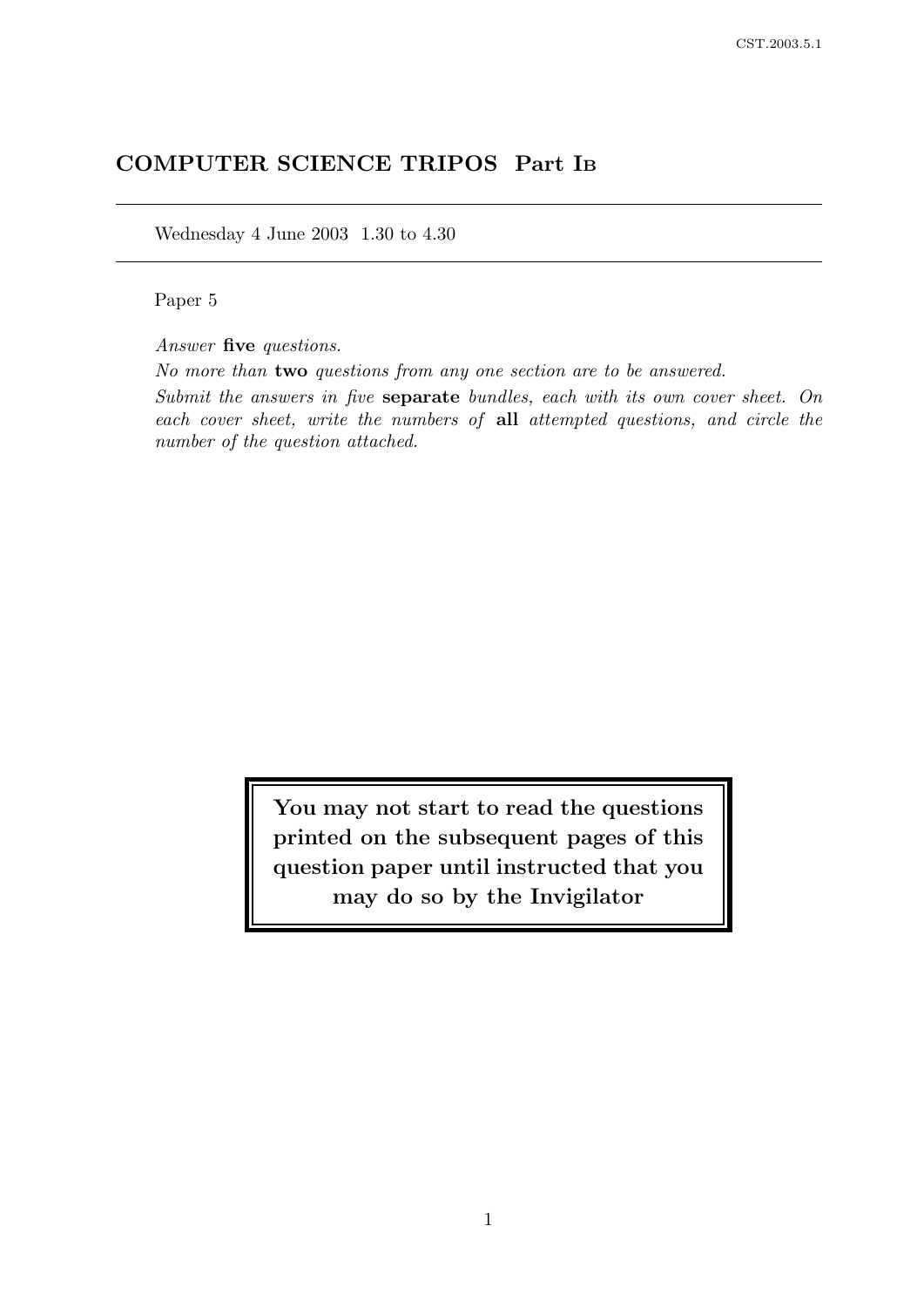### SECTION A

### 1 Data Structures and Algorithms

- (a) A million singleton sets each containing a distinct integer are to be successively combined by calls of union( $S_1$ ,  $S_2$ ). The result represents the union of the two disjoint sets represented by  $S_1$  and  $S_2$ . Interspersed among these calls are several calls of inSameSet where inSameSet $(m, n)$  yields true if and only if m and n are integers now in the same set. Describe in detail how you would implement union and inSameSet assuming they will be called about one million and five million times, respectively. Explain why your solution is efficient. [10 marks]
- (b) Describe in detail an implementation of Kruskal's algorithm for finding a minimum cost spanning tree of an undirected graph with positive integer costs on the edges that uses your version of union and inSameSet. [5 marks]
- (c) Explain why the spanning tree is unique if all the edge costs are distinct. [5 marks]

#### 2 Computer Design

| $(a)$ Name and describe <i>three</i> reasons for a cache miss.                                                                                                                                                                              | $[6 \text{ marks}]$ |
|---------------------------------------------------------------------------------------------------------------------------------------------------------------------------------------------------------------------------------------------|---------------------|
| $(b)$ For each reason, suggest a technique for reducing the number of misses.                                                                                                                                                               | $[6 \text{ marks}]$ |
| $\sqrt{2}$<br>. The contract of the contract of the contract of the contract of the contract of the contract of the contract of the contract of the contract of the contract of the contract of the contract of the contract of the contrac |                     |

- (c) Why might it be advantageous to use a set-associative cache instead of a fully associative one? [4 marks]
- (d) Describe two techniques for reducing the miss penalty. [4 marks]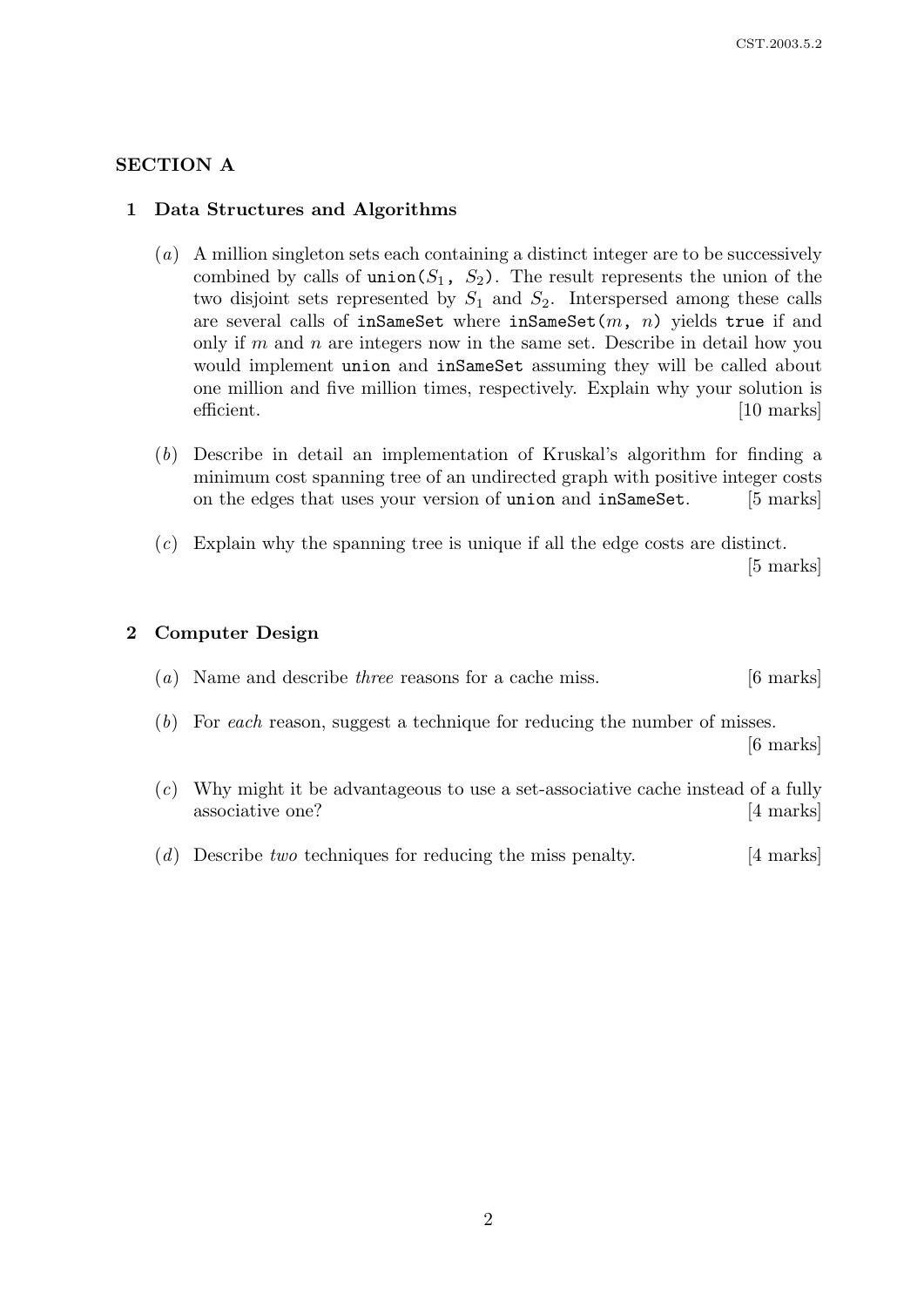### 3 Digital Communication I

- (a) Define the terms capacity and latency as applied to a communications channel. [4 marks]
- (b) How can variable latency cause problems? You may wish to consider
	- $(i)$  XON/XOFF flow control;
	- $(ii)$  streaming media;
	- $(iii)$  protocol timeouts.  $[6 \text{ marks}]$

- $(c)$  Describe the operation of a simple ARQ protocol with a window of a single packet. [4 marks]
- $(d)$  A simple ARQ scheme is used to provide reliable transport over a link where 80% of packets other than short acknowledgements experience a 1 ms delay, 10% experience a 10 ms delay, and 10% are lost. Acknowledgements always experience a 1 ms delay and are never lost. What would be the expected throughput in packets/sec if the timeout was
	- $(i)$  10 ms?
	- $(ii)$  12 ms?

Assume that the transmitter always has information to send and that transmission time is negligible.

It may be helpful to note that

$$
\sum_{i=0}^{\infty} i x^i = \frac{x}{(1-x)^2}
$$

[6 marks]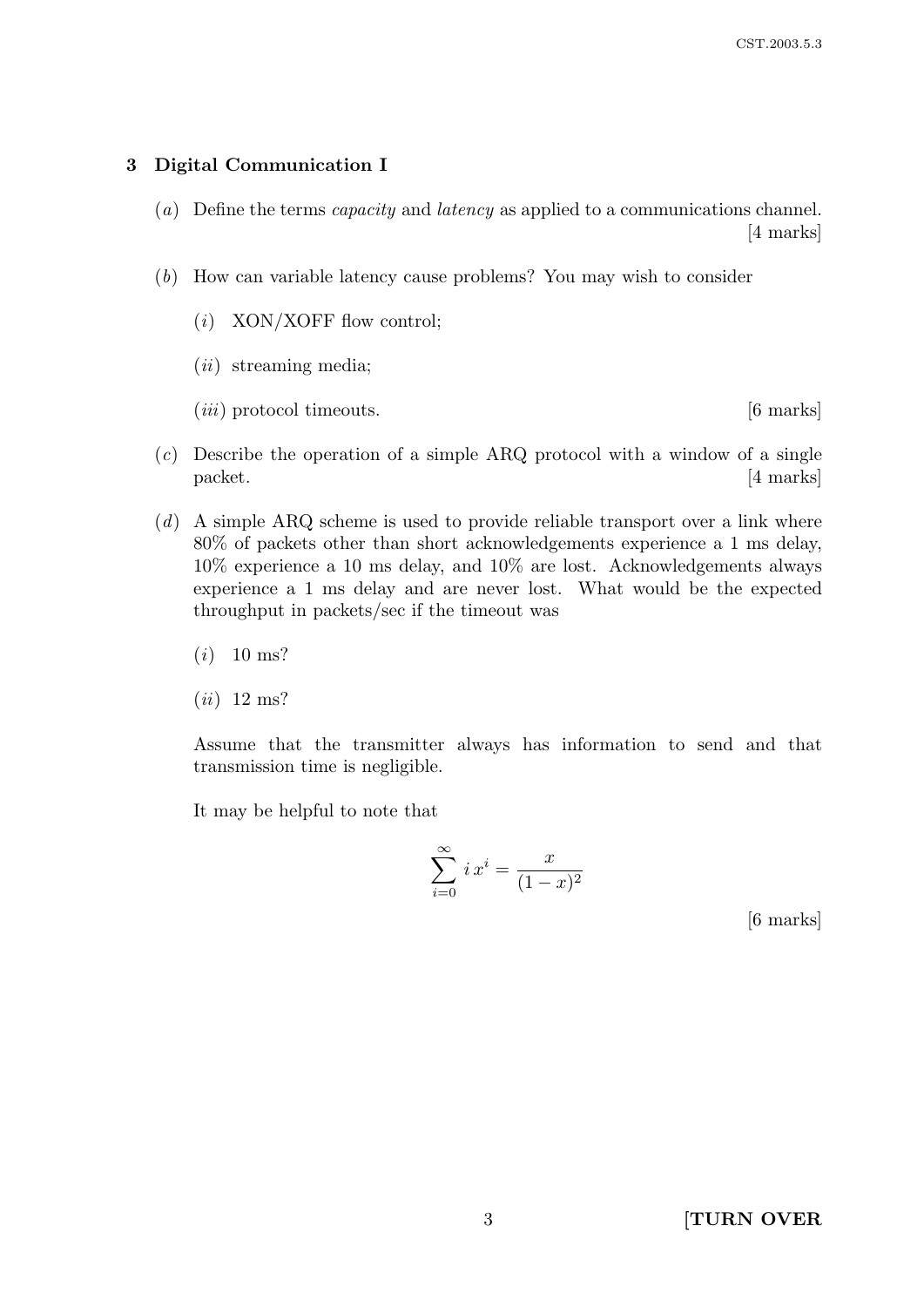### 4 Concurrent Systems and Applications

In a concurrent system it is usual to distinguish between *safety properties* and liveness properties.

- (a) What is meant by mutual exclusion, and how does a programmer ensure it is enforced in Java? Indicate whether it relates to safety or to liveness. [4 marks]
- (b) What is deadlock and how can it occur? Again, indicate whether it relates to safety or to liveness. [4 marks]

A group of ten feeding philosophers has gathered to eat at a long trough, as shown below. They eat by leaning over the trough and so must be careful not to let their heads collide in the middle. To ensure safety they decide that around each position in the trough at most one philosopher is allowed to be eating at any one time. For instance, only one of 1, 2 or 9 could be eating at once, but there is no problem with 9, 3, 6 and 10 all eating together.



In a Java system, each philosopher is modelled by a thread which loops between eating and non-eating phases. There are four TroughPosition objects, corresponding to the four positions along the trough. Each philosopher has a reference to the position at which he or she is eating.

- (c) Define a Java class TroughPosition which supports methods startEating() and finishEating() to ensure safe execution for the philosophers at that position. [6 marks]
- (d) Can your solution suffer from deadlock? Either explain why it cannot occur, or explain how it could be avoided. [3 marks]
- $(e)$  Can your solution suffer from starvation that is, can one thread continuously remain in the startEating() method? Either explain why this cannot occur, or explain how it could be avoided. [3 marks]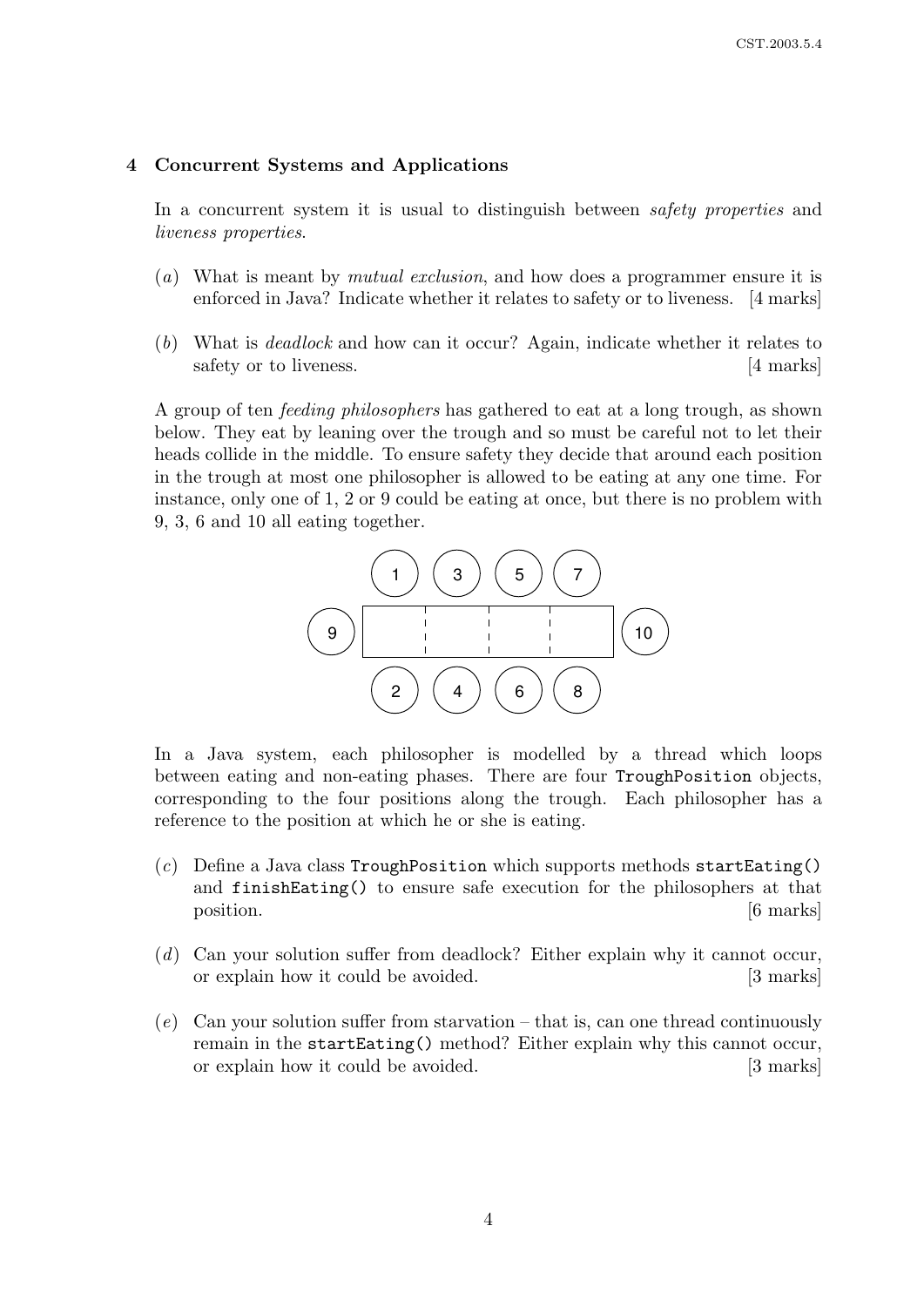# SECTION B

### 5 Computer Graphics and Image Processing

- (a) Describe the A-buffer polygon scan conversion algorithm using  $4 \times 4$  sub-pixels in each pixel. [10 marks]
- (b) It is possible to represent continuous tone greyscale images using just black ink on white paper because of limitations in the human visual system. Explain how and why. [4 marks]
- (c) Describe an algorithm which, given a greyscale image, will produce a black and white (bi-level) image of four times the resolution in each dimension which provides a good approximation to the greyscale image. [6 marks]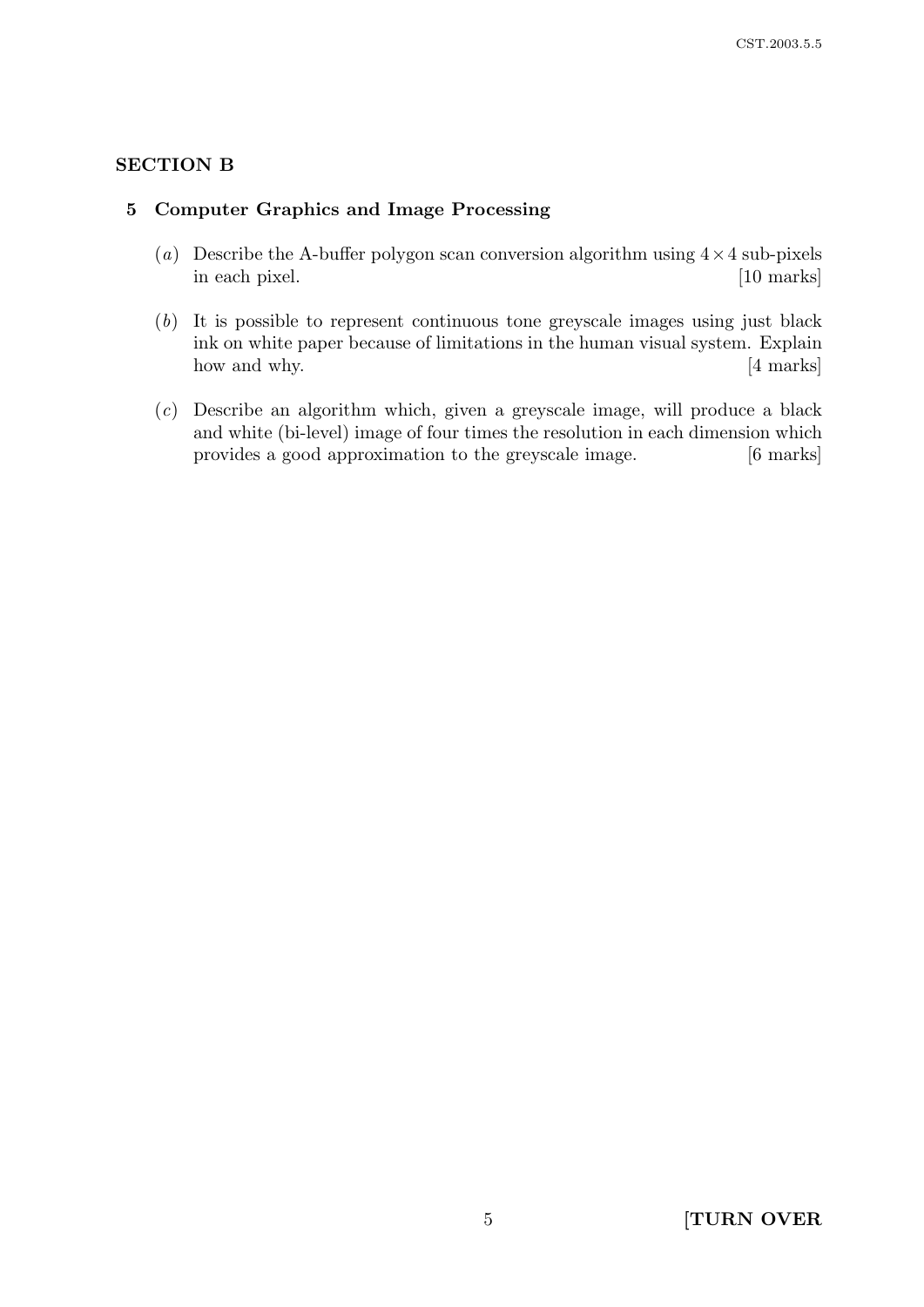### 6 Compiler Construction

(a) A Java static method is defined in class C by

```
class C {
  public static int f(int x, int y) { int z = x; ...; return x+y*z;
                                     }
}
```
where '...' represents commands the details of which are not important to this question. It is called in an expression  $e$  of the form

 $f(f(1,2), f(3,4))$ 

Give JVM (or other stack machine) code corresponding to the expression  $e$ and explain how this is derived from the syntax tree for  $e$ . [6 marks]

- (b) Explain how the body of f above is mapped into JVM (or other stack machine) code, explaining the rôle of the registers FP and SP (precise details are not important, but their rôle should be well explained). You may write  $\ldots$  for the translation of the  $\ldots$  in f. [6 marks]
- (c) Consider the Java class definitions:

```
class A {
  public int a1, a2;
  public void m() { println("I am an A with " + a1 + " and " + a2);
                  }
}
class B extends A {
  public int b1, b2;
  public void m() { println("I am a B with " + a1 + " and " + a2 +
                            " also with " + b1 + " and " + b2);
                  }
}
```
Describe the run-time storage layout for objects of class A and for those of class B, particularly noting the size and offsets of members and how a cast of an object of type class B to one of class A can be achieved.

Explain how calls to  $m()$  work, particularly in code like:

public static void  $g(B x) \{ h(x); \}$ public static void h(A x) { x.m(); }

[8 marks]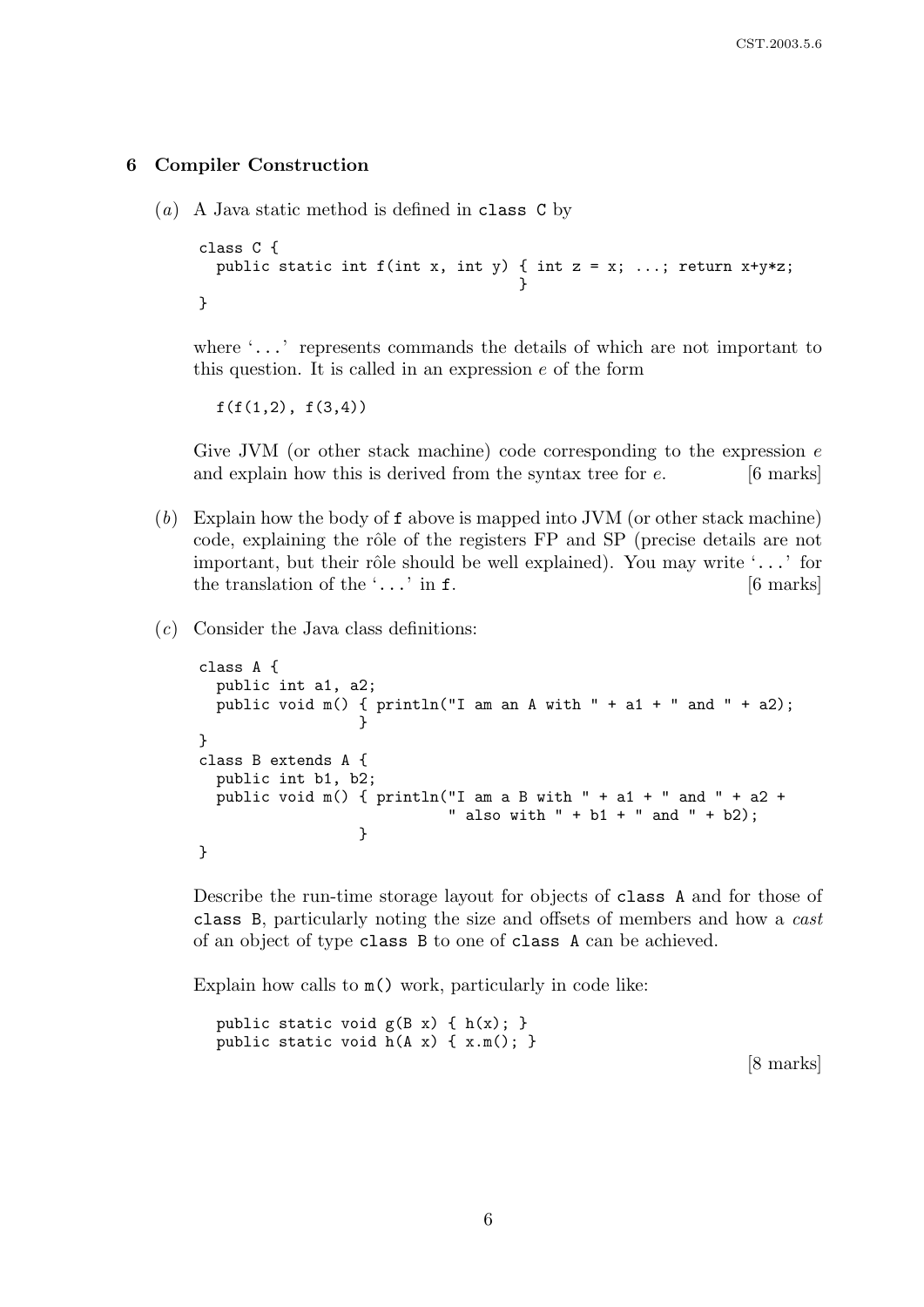# 7 Artificial Intelligence I

The following Prolog relation appends a list A to a list B to give a list C.

 $append([], Y, Y)$ .  $append([H|T],Y,[H|Z])$  :-  $append(T,Y,Z)$ .

(a) Using the append relation, write a Prolog predicate insert  $(X, Y, Z)$  that is true if X can be inserted into a list Y to give a list Z. Your relation should be capable of using backtracking to generate all lists obtained from Y by inserting X at some point, using a query such as:

 $insert(c, [a, b], Z)$ .

to obtain  $Z=[c,a,b]$ ,  $Z=[a,c,b]$ , and  $Z=[a,b,c]$  and it should generate each possibility exactly once. [5 marks]

(b) Using the insert relation, write a Prolog predicate  $\text{perm}(X,Y)$  that is true if a list Y is a permutation of a list X. Your predicate should respond to a query such as

perm([a,b,c],Y)

by using backtracking to generate all permutations of the given list. [6 marks]

(c) We have a list of events  $[e1, e2, \ldots, en]$ . A partial order can be expressed in Prolog by stating

before(e3,e4). before(e1,e5).

and so on, where  $\text{before}(a,b)$  says that event a must happen before event b (although not necessarily immediately before). No ordering constraints are imposed other than those stated using before.

Given a list of events, a *linearisation* of the list is any ordering of its events for which none of the before constraints are broken. Given the example above and the list  $[e1, e2, e3, e4, e5]$ , one valid linearisation would be [e3,e1,e2,e5,e4]. However, [e4,e2,e1,e5,e3] is not a valid linearisation because the first before constraint does not hold.

Using the perm predicate or otherwise, and assuming that your Prolog program contains before constraints in the format suggested above, write a Prolog predicate  $p_0(X, Y)$  that is true if Y is a valid linearisation of the events in the list X. Your relation should be capable of using backtracking to generate all valid linearisations as a result of a query of the form

 $po([e1, e2, e3, e4, e5], Y).$  [9 marks]

7 **[TURN OVER**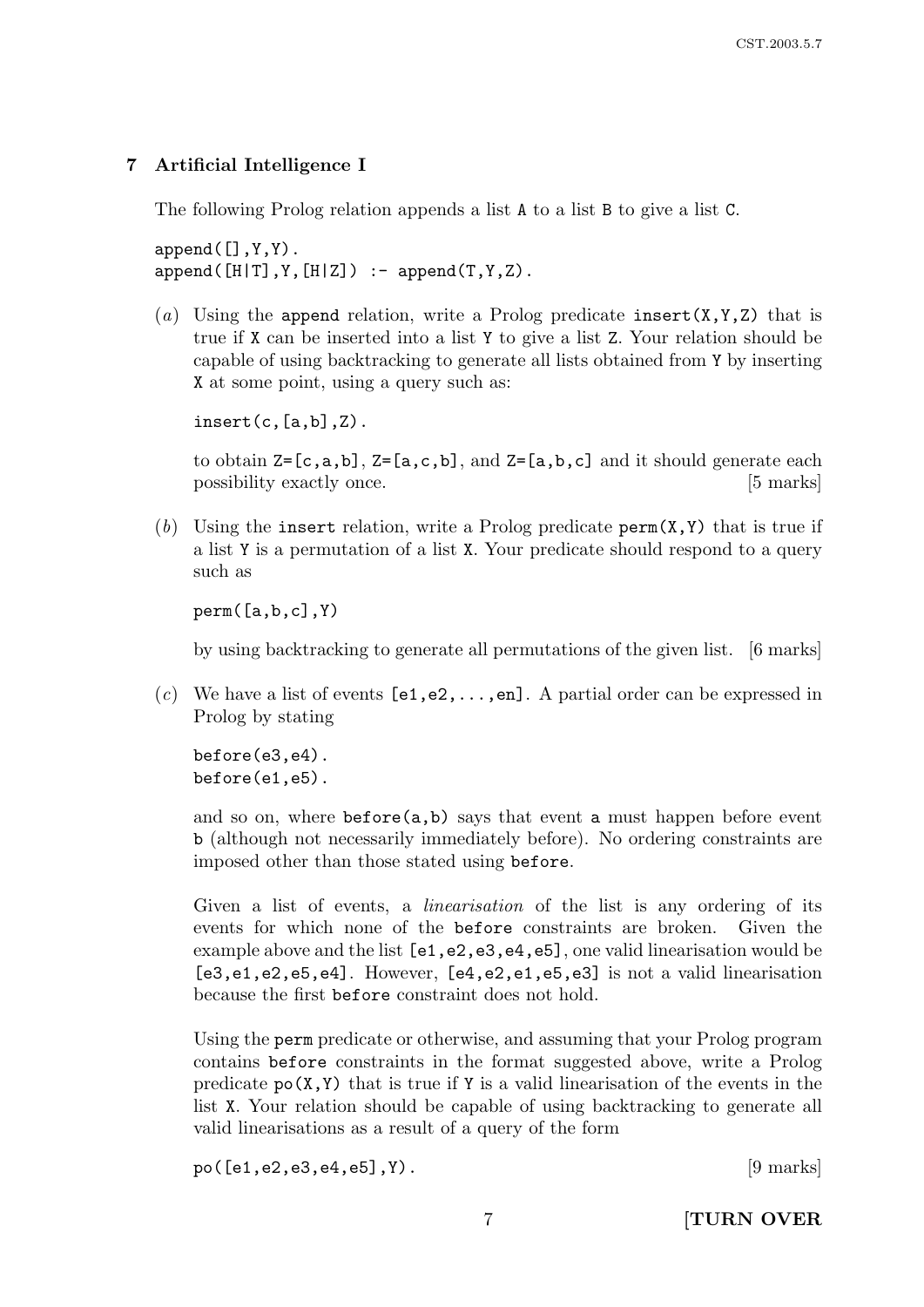# 8 Databases

|  | $(a)$ (i) Define the operators in the core relational algebra.                                    | $[5 \text{ marks}]$ |
|--|---------------------------------------------------------------------------------------------------|---------------------|
|  | $(ii)$ Define the domain relational calculus.                                                     | $[4 \text{ marks}]$ |
|  | <i>(iii)</i> Show how the relational algebra can be encoded in the domain relational<br>calculus. | $[3 \text{ marks}]$ |

(b) A constraint can be expressed using relational algebra. For example,  $R = \emptyset$ specifies the constraint that relation R must be empty, and  $(R \cup S) \subseteq T$ specifies that every tuple in the union of  $R$  and  $S$  must be in  $T$ .

Consider the following schema.

 $RockStar(\overline{name}, address, gender, birthday)$ RockManager(managername, starname)

- (i) Give a constraint to express that rock stars must be either male or female. [1 mark]
- $(ii)$  Give a constraint to express the referential integrity constraint between the RockStar and RockManager relations. (Note: starname is intended to be a foreign key.) [3 marks]
- (*iii*) Give a constraint to express the functional dependency name $\rightarrow$ address for the RockStar relation. [4 marks]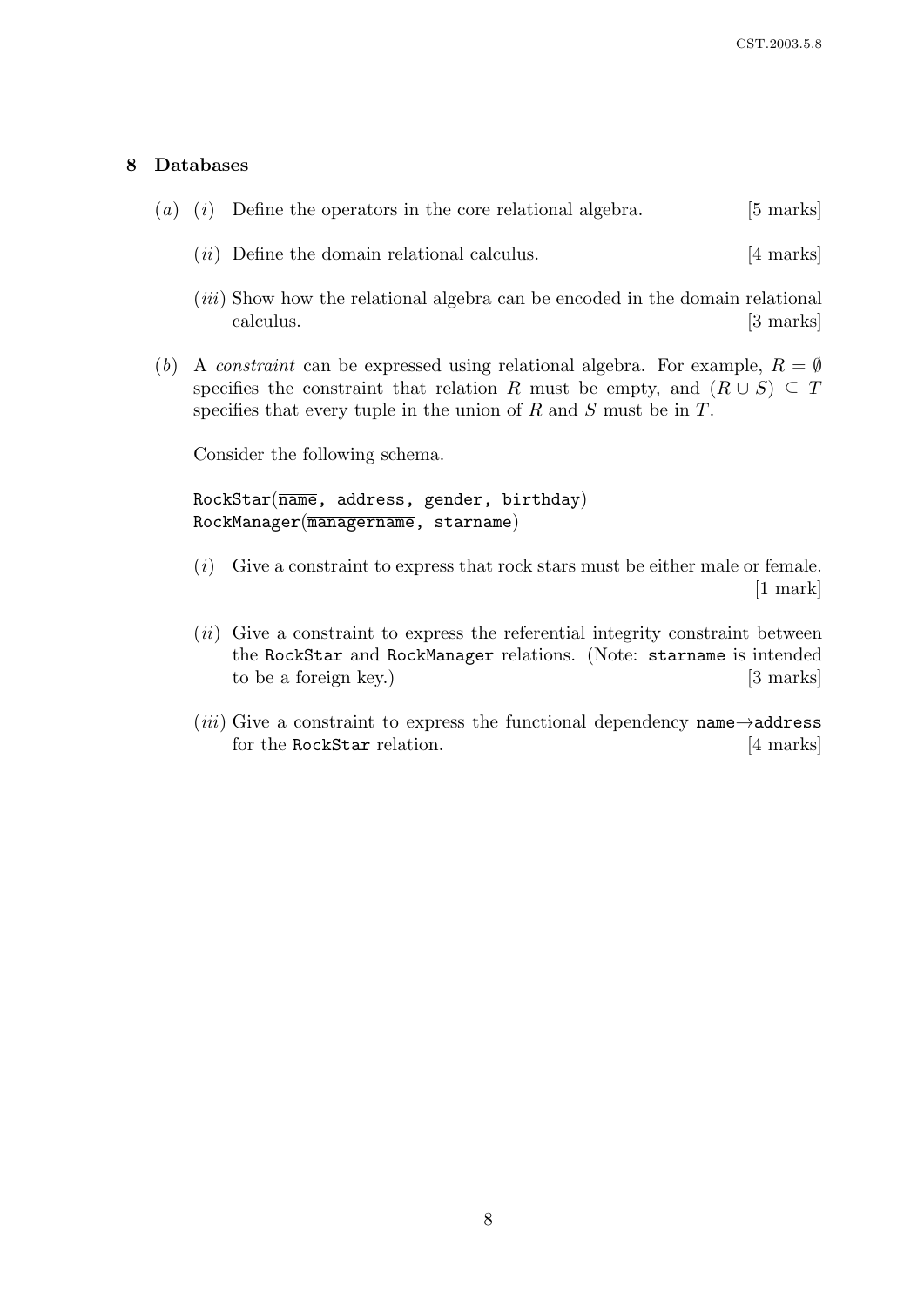# SECTION C

#### 9 Logic and Proof

(a) For  $k > 0$ , let  $\phi(k)$  be the formula

$$
[(P_1 \leftrightarrow Q_1) \land \ldots \land (P_k \leftrightarrow Q_k)] \to R.
$$

Prove that there exists an ordering of the propositional variables, namely  $P_1$ ,  $P_2, \ldots, Q_1, Q_2, \ldots, R$ , such that the size of the ordered binary decision diagram (OBDD) for  $\phi(k)$  increases linearly with k. [5 marks]

- (b) Prove that there exists a variable ordering such that the size of the OBDD for  $\phi(k)$  increases exponentially with k. [6 marks]
- (c) Give a set of clauses suitable for attempting to prove  $\phi(k)$  using resolution. [3 marks]
- (d) Describe the computation that would result if the Davis–Putnam (DPLL) procedure were applied to these clauses. [6 marks]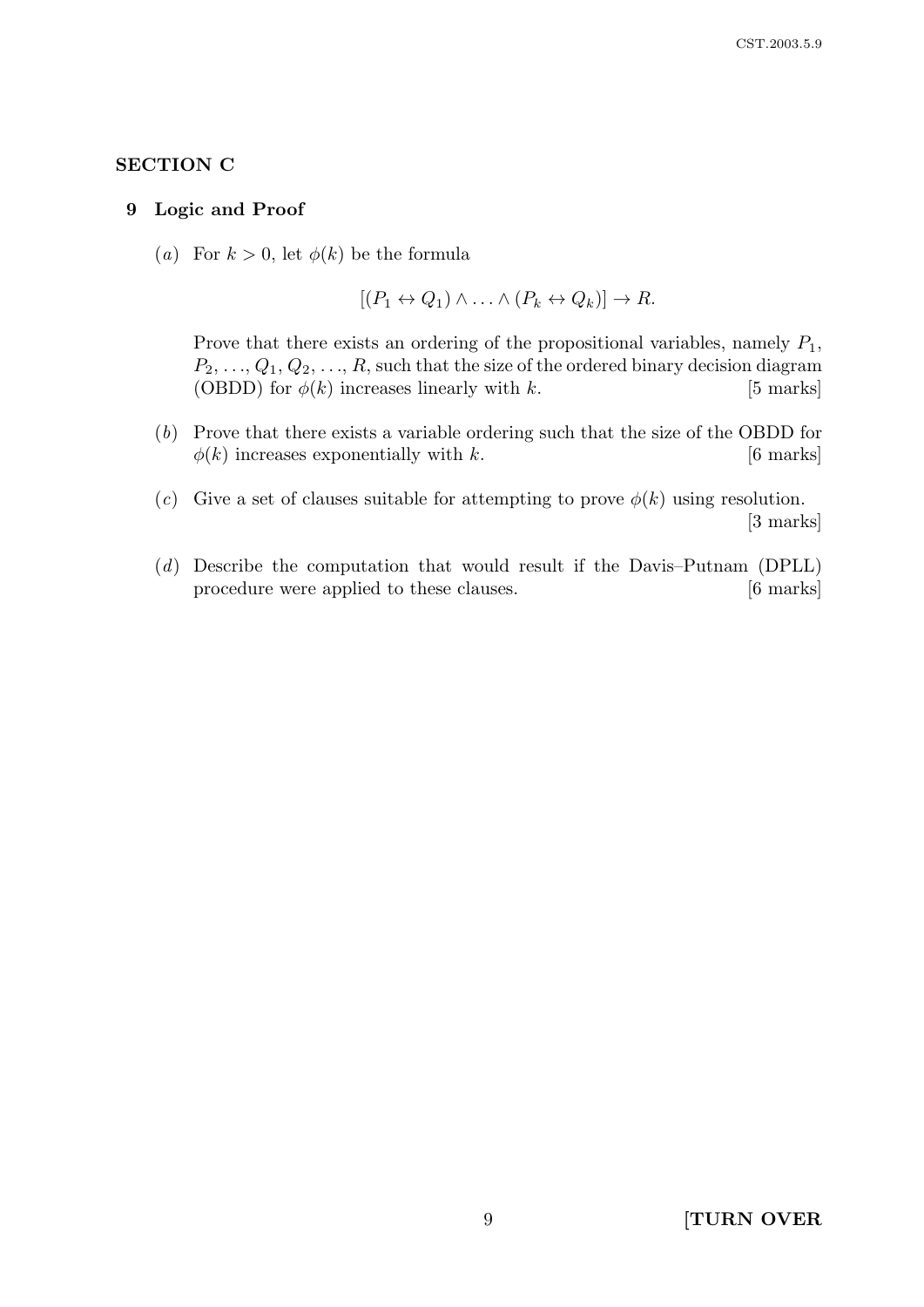### 10 Foundations of Functional Programming

Suppose that lists are to be represented in a pure functional manner using a convention where, for instance, a list with three members  $a_1, a_2$  and  $a_3$  is modelled by a lambda term

$$
\lambda f. \lambda x. fa_1(fa_2(fa_3x))
$$

- (a) Give the lambda term that corresponds to an empty list.  $[2 \text{ marks}]$
- (b) Explain how the normal list operations can be achieved on lists that are represented in this way. Specifically show how to create pure functional implementations of
	- (*i*) a test for an empty list,  $[2 \text{ marks}]$
	- $(ii)$  adding a new item to the front of a list, and  $[4 \text{ marks}]$
	- $(iii)$  finding the head and tail of a non-empty list.  $[9 \text{ marks}]$
- (c) Show how a map function can be implemented for use with these functional lists, so that

map  $f$  [a,b,c]  $\rightarrow$  [f a, f b, f c]

[3 marks]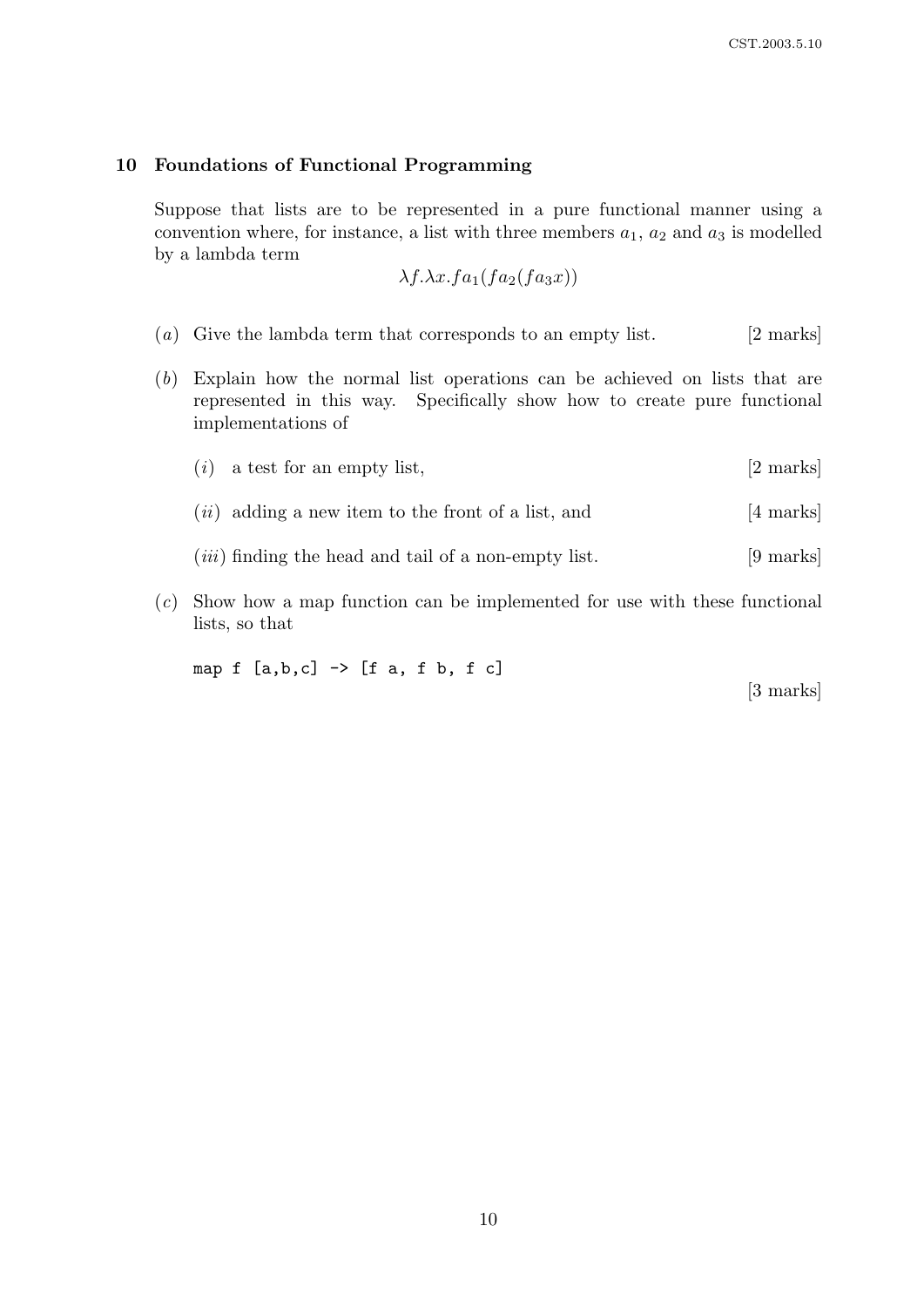#### 11 Semantics of Programming Languages

The Global Computer Corporation has just started working on a new language, tentatively named HMM, with syntax:

```
T ::= int | unit | T \rightarrow Te ::= n | \textsf{skip} | \ell := e | ! \ell | \textsf{fn} x : T \Rightarrow e | e e | x
```
Their initial implementation, written in ML, has a one-step reduction function as follows.

```
fun reduce (Integer n,s) = NONE
  | reduce (Skip,s) = NONE
  | reduce (Deref 1,s) = (case lookup (s,1) of
          SOME n => SOME(Integer n,s)
        | NONE => SOME(Integer 0, (l,0)::s ))
  | reduce (Assign (l,e),s) = (case e ofInteger n \Rightarrow (case update (s,(1,n)) of
                             SOME s' => SOME(Skip, s')
                           | NONE => SOME(Skip, (l,n):s))
       | = > (case reduce (e,s) of
                    SOME (e', s') \implies SOME (Assign (l, e'), s')| NONE => NONE ) )
  | reduce (Var n,s) = raise (Reduce "bogus unbound Var")
  | reduce (Fn (t,e),s) = NONE| reduce (\text{App } (e1, e2), s) = (\text{case } e1 \text{ of }Fn (t,e) => SOME (subst e2 0 e,s)
       | = > (case reduce (e1,s) of
                    SOME (e1', s') => SOME(App (e1', e2), s')
                  | NONE => NONE ))
```
This uses the standard auxilary functions below for manipulating association lists and for substituting an expression for a De Bruijn index in another expression. Following their tradition, they sometimes execute badly-typed programs.

```
update:(string*int) list * (string*int) -> (string*int) list option
lookup:(string*int) list * string -> int option
subst:expr -> int -> expr -> expr
```
- (a) Give an inductive definition of a reduction relation  $\langle e, s \rangle \longrightarrow \langle e', s' \rangle$  which corresponds exactly to their implementation. Say carefully what e and s range over in your semantics. [11 marks]
- (b) Explain how the HMM semantics differs from the "standard" L2 semantics. For each difference, give the standard semantic rule(s), an expression that would behave differently using them, and any reason(s) why one or the other would be a better language design. [9 marks]